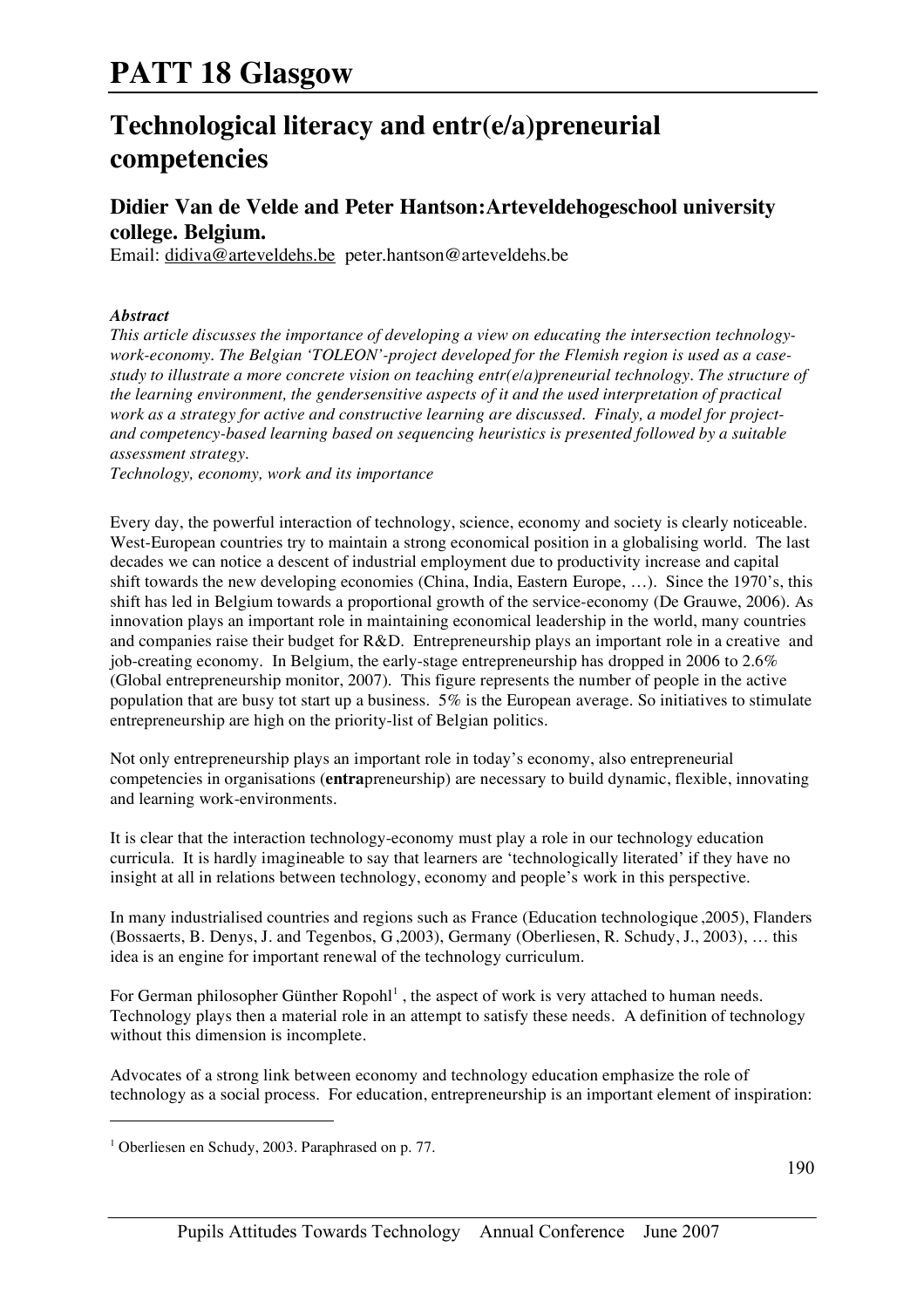e.g. developing creative, social and emotional skills are important not only for the future entrepreneur, but also every citizan's daily life and profession.

In Belgium, typical initiatives to promote entrepreneurship in pupils are:

- bringing entrepreneurs and managers into classrooms
- virtual business games
- setting up mini-enterprises at school
- company visits for pupils and teachers
- work shadowing
- teaching entrepreneurial competencies to manage small enterprises.
- -

These initiatives are mainly oriented towards studies in trade and economy in secondary and higher education. There is no real tradition in connecting technology education with economy-work and entrepreneurship.

Building a vision on entr(e/a)epreneurial technology education

The topic of building a view on technology education and industry is not new for the Pupils' Attidute Towards Technology-conference (PATT). It has been an element of study in PATT 5 and in 1995, international examples have been developed. (PATT, 2003)

#### **The TOLEON-project**

This project is a Flemisch initiative for the development of tools for teaching on the intersection of technology-work and economy. It was funded by the Flemisch community in Belgium and developed by Arteveldehogeschool, a university college of Ghent university in collaboration with 4 companies specialised in educational technology. The tools are developed for key-stage 7 to 10 and do not focus on typical entrepreneurship factors such as

- having specific ideas about the marketplace or
- taking prudent risks based on a clear (market)vision.

The project focuses more on stimulating entrepreurial learing, enriching pupils' self-concept and expanding understanding on the relationships between work-economy and technology.

#### **Educating the intersection work-economy-technology**

Following elements played a role in developing an education tool for teaching at the intersection work-economy-technology:

- The tension between human needs and limited resources as a common engine in economy and technology.
- Technology education as a good subject for the development of useful competencies to solve problems at home, in free time, at school, but also in simulations of the professional life. Not only the direct world of children can be addressed, also contexts derived from the world of companies and professional life can be addressed. Careful simulation of these contexts is then required. Much attention is necessary to find simplified real-life contexts that are good enough to broaden pupils horizon without risking misconceptions. As Solomon (1994), pointed out, good simulations are not simple.
- This inspiration out of the professional life can be broader than only context: making know how explicit, assessment techniques, using simple but professional materials and instruments. In France, this approach has been explored (Cliquet, J. a.o., 2002).
- Our daily interaction with technology demands several forms of problem solving: using, designing, making and analysing/researching systems, needs and phenomena; detecting errors, maintaining, … So also in authentic technology education, these competencies play an important role.
- Cooperative learning as a good setup for roleplay referring to real professions such as the operator, quality-manager, safety advisor, researcher, designer, engineer, …. Besides these more professional roles, people play specific roles in problem solving: when defining clusters of key competencies in technology such as researching/gathering knowledge, innovating, managing and executing, a link with Kolb's learning styles can be noticed (Van de Velde and Hantson, 2005).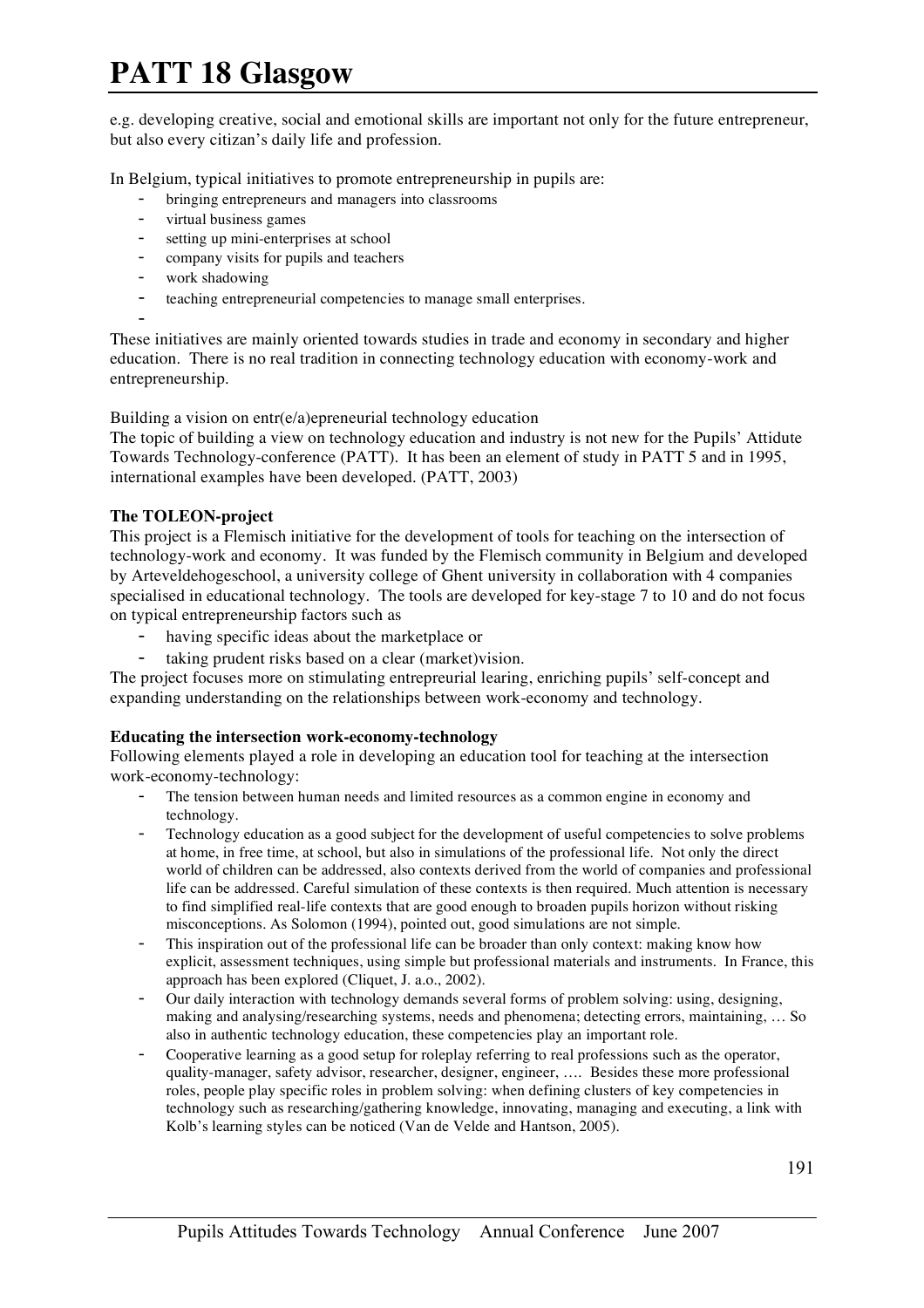- Learners are enriching their self-concept by obtaining information on their interests and future possibilities/abilities.
- Economic understanding based on economy as a social proces: consumers, organisations and governements making choises on the use of resources and regulation of technology (Jephcote, M. and Hendley, D. ,1994). Every choise in a design- or making-task has its economic, social and ecologic consequences. Economic and industrial understanding as an ability to make such choices and as an ability to understand how consumers, companies and governements make such choices.
- Creating learning environments where pupils are encouraged to learn in entr $(a/e)$ preneurial way: being creative, showing leadership, taking risks, working on social and communicative abilities, learning to deal with disappointment (building a strong emotional personality). In the Flemish region of Belgium, this aspect has been modelled by Laevers and Bertrands (2003).
- Modern professional life becomes more interdisciplinary and needs a broad spectrum of competencies. The importance of key-competencies is rizing. For the TOLEON-project following clusters of keycompetencies were used (De Maertelaere, S. Coulier, R. Hantson, P. en Van de Velde, D. ,2006): \* competencies for problem solving;
	- \* competencies for self-regulation;
	- \* social and emotional competencies
	- \* competencies for communication
	- \* context- and discipline-specific competencies;

### The TOLEON-project, a case study.

#### **The learning environment in TOLEON**

Toleon (Van de Velde, D. Hantson P. en Huyghe, B., 2006) consists of 6 cases with educational technology. The simulated company "TOLEON nv" has several business-units.



Every case stands for such a unit. A case contains text-books, interactive games on cd-rom, an introductery film illustrating the context, materials for practical work and gadgets for supporting roleplay.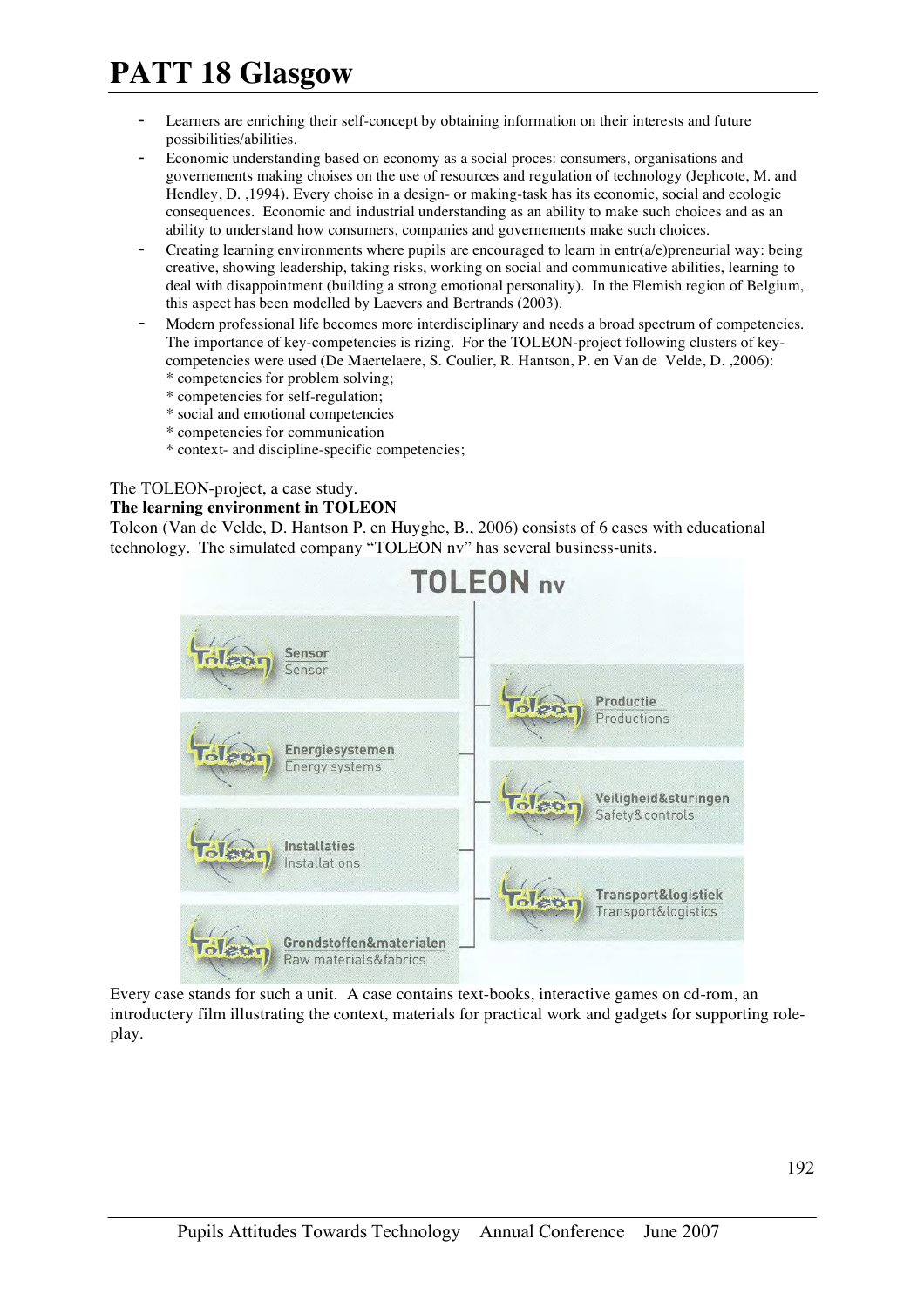

**Photo 1**: educational technology for learning production-competencies with the TOLEON-project.



**Photo 2**: educational technology for learning technology with programmable controllers in 'TOLEON-safety&control'.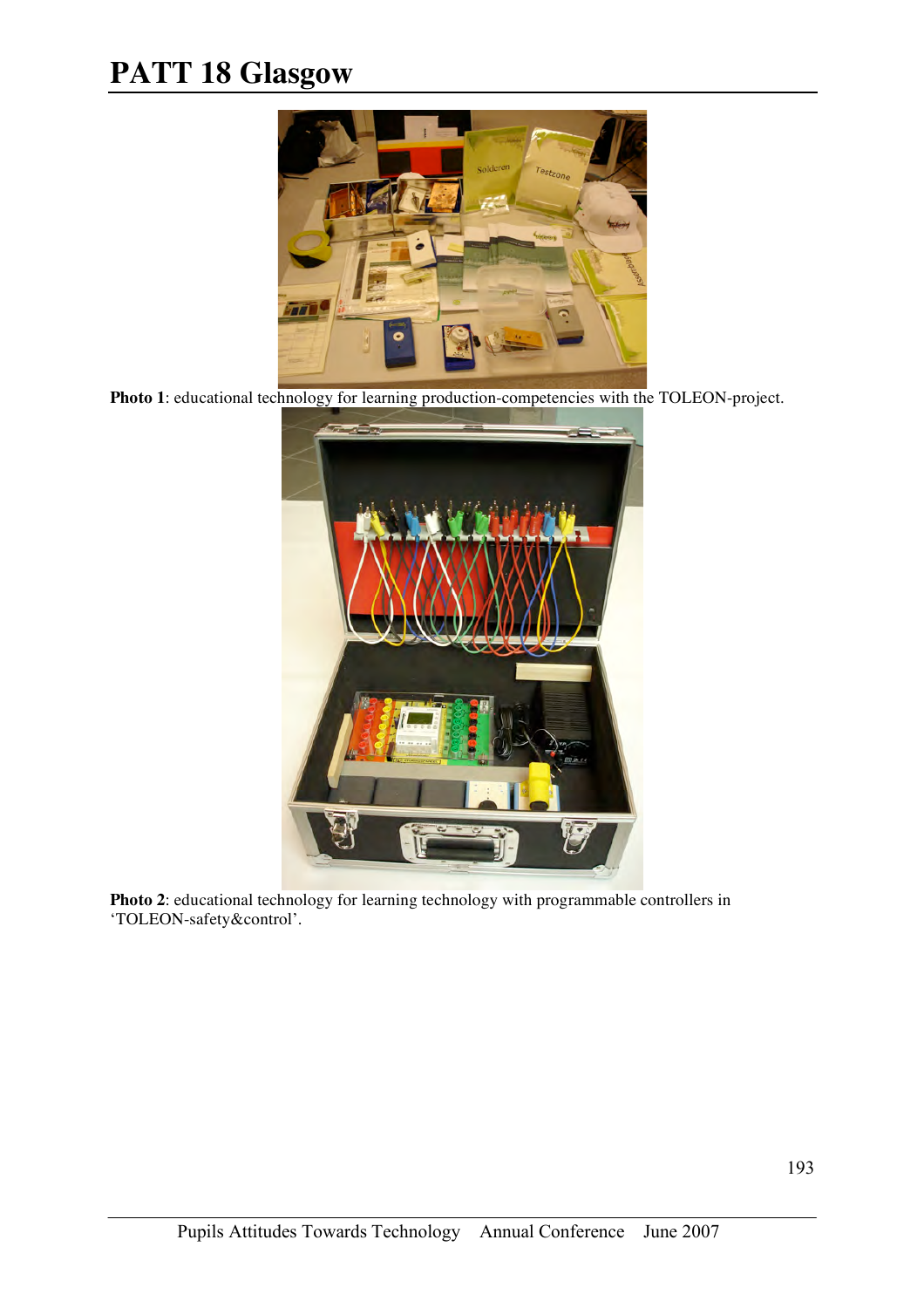

**Photo 3**: educational technology for learning technology in the business-unit 'TOLEON-energysystems'.

#### **Rich contexts for learning and the world of companies**

All problem solving in TOLEON is situated by means of rich context descriptions. We've used a lot of instruments used in companies for that: e-mail prints, fax-transmission prints with order-data, checklists, simplified real-company problem discriptions, simulated company website and company visits, …

#### **Gendersensitive approach in TOLEON**

In order to address the central values of girls in technology education, the following points of attention were taken into account:

- gendersensitive graphics: use of neutral green as a colour in graphics referring to actual youth culture that are appealing for boys and girls
- role-pattern- confronting images and pictures with attention for the equality of females in professions.
- Learning goals for social and communicative competencies and connecting technology with creativity. Role-play as a interesting tool for developing such abilities.
- Rich contexts with attention for the interaction man-society-nature.

#### **An innovating approach of practicum ('practical work') Defined heuristics**

In the TOLEON-project, a practicum is defined as a simulation of a real-life context-based problemsolving. Several types of problem-solving are defined and every type becomes connected with a specific heuristic structure. Special attention has been applied to avoid ritualisation. The heuristic structures are carrying the know-how for the typical competencies in technology such as designing, producing, analysing systems, ……

The structure of the heuristics are simplified and defined by 5 iterative steps/phases.

Each typical form of problem-solving in technology becomes structured by a profiled heuristic. For learners, these know-how structures are also indicated by a graphic icon.

#### **Icon of the covering technological process (TP)**

#### **Steps/phases in practical work heuristics**

For the covering technological process we defined 5 sub-heuristics (we use the word 'phase'):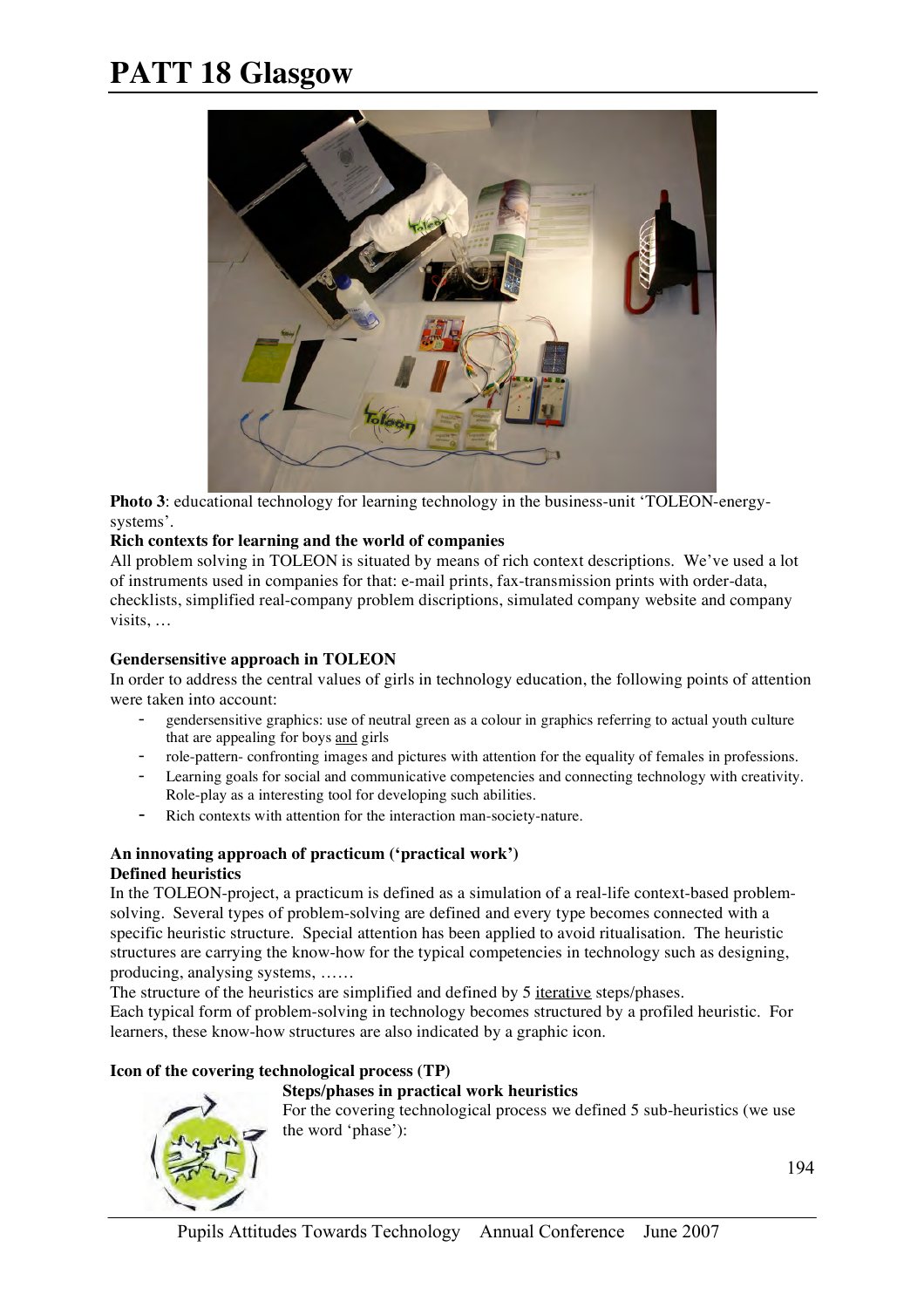1/need identification-2/design-3/production-4/use-5/effect.

Every 'phase' consist of 5 typical steps. These heuristics may not be used as algorithms forcing learners in a ritualized process. They are used as anchors respecting the learning style of pupils.

### **Researching practicum (RP): gathering knowledge.**

A researching practicum can be linked to scientific work. In technology education, they play a role in generating usefull knowledge for further technological activities. By experimenting, either in group or individually, pupils gather knowledge and insights about natural phenomena, social and technological activities and systems.

### **Practicum "researching natural phenomena"**

The goal is to research natural phenomena to generate knowlegde for further technological problem-solving.

### **Practicum "researching needs (and limitations)"**

Practical research-activity to gather knowledge about needs, limitations and resources to support further technological problem solving such as designing. **Instrumental practicum (IP)**



using (an instrument ); using (a manual)



Practical work as an approach to gather competencies for <u>using</u> technological systems. In this process of using, the manual of a technological system is an important concept. In the Flemisch region of Belgium, we can notice a lot of cognitive testing of device-specific knowledge in technology education. Therfore, for every piece of instrument or device in the set of TOLEON's educational technology, a manual is developed. So the emphasis comes on learning the competence how to use a manual when using systems. Where the other processes are more heuristic, the process of use is more algorithmic.

For learning the use of more complex systems, e.g. a programmable controller, we used half solved using-problems. This approach makes the practicum more dynamic and is a good preparation for a 'general problem solving practicum' (GEPS).

with needs, limitations and resources of humans, society and nature.

### **Technology-specific practical work**

#### **Designing**



productivity ….



Practical work to produce products/ systems/ environments/ services starting from a given design and criteria. There is attention for  $\left( \begin{array}{cc} \begin{array}{ccc} \begin{array}{ccc} \end{array} & \mathbf{y} & \mathbf{y} \end{array} \end{array} \right)$  task-analysis, work preparation and continious improvement of the making  $\sqrt{2\sqrt{2}}$  proces (man-means-methods-materials- workplace). The making process requires strict attention for safety, quality, ergonomics,

### **Researching effects**



Practical work with the aim to research effects of technological developments on man, society and nature. The research practicum includes making suggestions for regulating the technological development or regulating the social context. **Researching/analysing technical systems**

Practical work for the creation of a product/system/service or environment dealing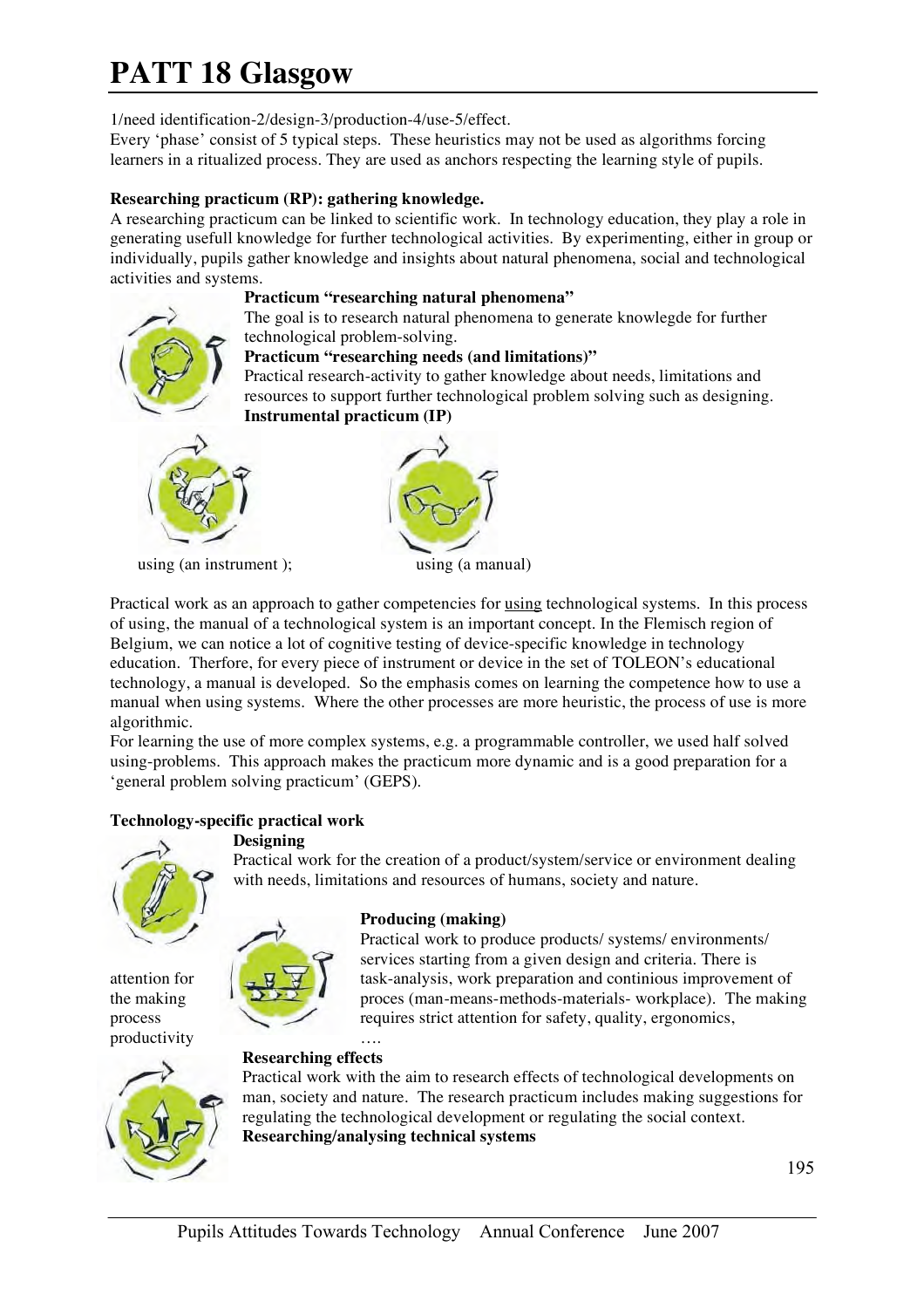Every artefact represents a enormous amount of knowledge needed to realise it. Where mostly only the knowledge for good use of the artefact is present, this heuristic process tries to bring up futher knowledge about functions and meanings of (sub)systems and the flow of mater, energy and information.

#### **Problem solving (GEPS)**

Many technological problems do not have a specific profile in the sense of



designing/producing/researching, …. E.g. reparing a defect, maintaining an artifact, diagnosis and trouble shooting, …For this kind of problem solving we used a more vague general problem-solving heuristic (GEPS). Important aspects are diagnosis, finding subproblems, searching known solutions for these subproblems or transforming problems in controllable forms, testing and assessment of solutions and processes, ….

Model for authentic and competency-based learning

#### **Sequencing heuristics**

In order to construct a lesson-cycle of 6 to 9 weeks we have used a model where the specified types of practical work follow a logical sequence and a competence-based order.

In the connection phase pupils explore the context through their spheres of life: technology at home, in the community, at school, but also in private and public organisations.

In the analytical phase, learners gather knowledge and abilities needed for technological problem solving in the phase of synthesis. In this phase, a more complex technological problem has to be solved integrating the learnt elements. This technological problem (mostly a design- and productiontask) is representative for the learning context and must be appealing for pupils. The expansion phase serves to open up again the perspective and shows the role of the aquired competencies in our technological world.

In TOLEON, this schedule is not a rigourous thing. E.g. in 'Toleon safety&controll' the analytical phase consists of a alternate succession of 'instrumental practica' (IP's) where problem-based learning is focused on instrumental learning in order to use the programmable controller and 'gereral problem solving' (GEPS), in which the problem solving itself and programming-strategies become more important.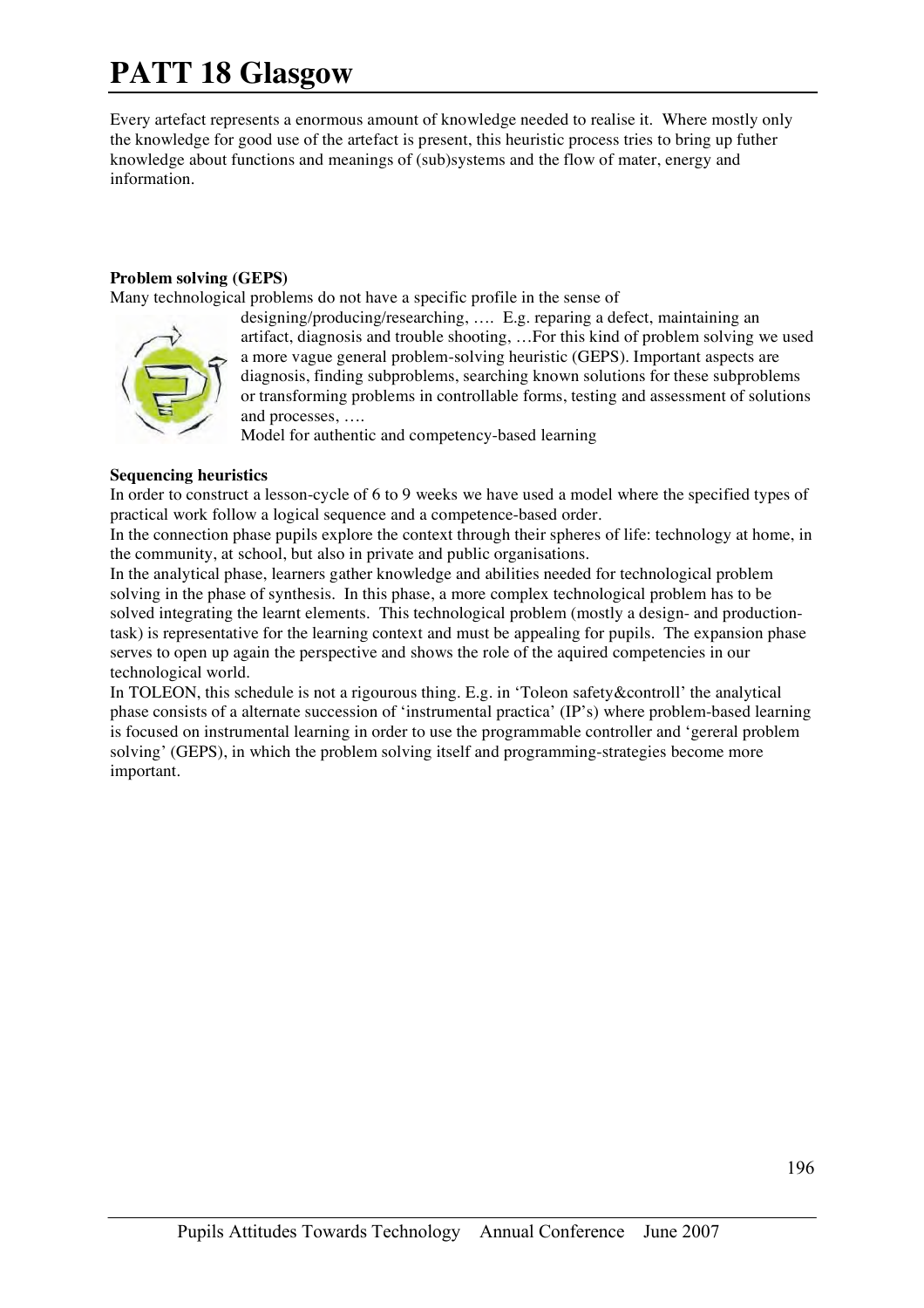

Graphic model: program for teaching technology of a defined context over a 6-9 weeks period (Van de Velde and Hantson, 2003).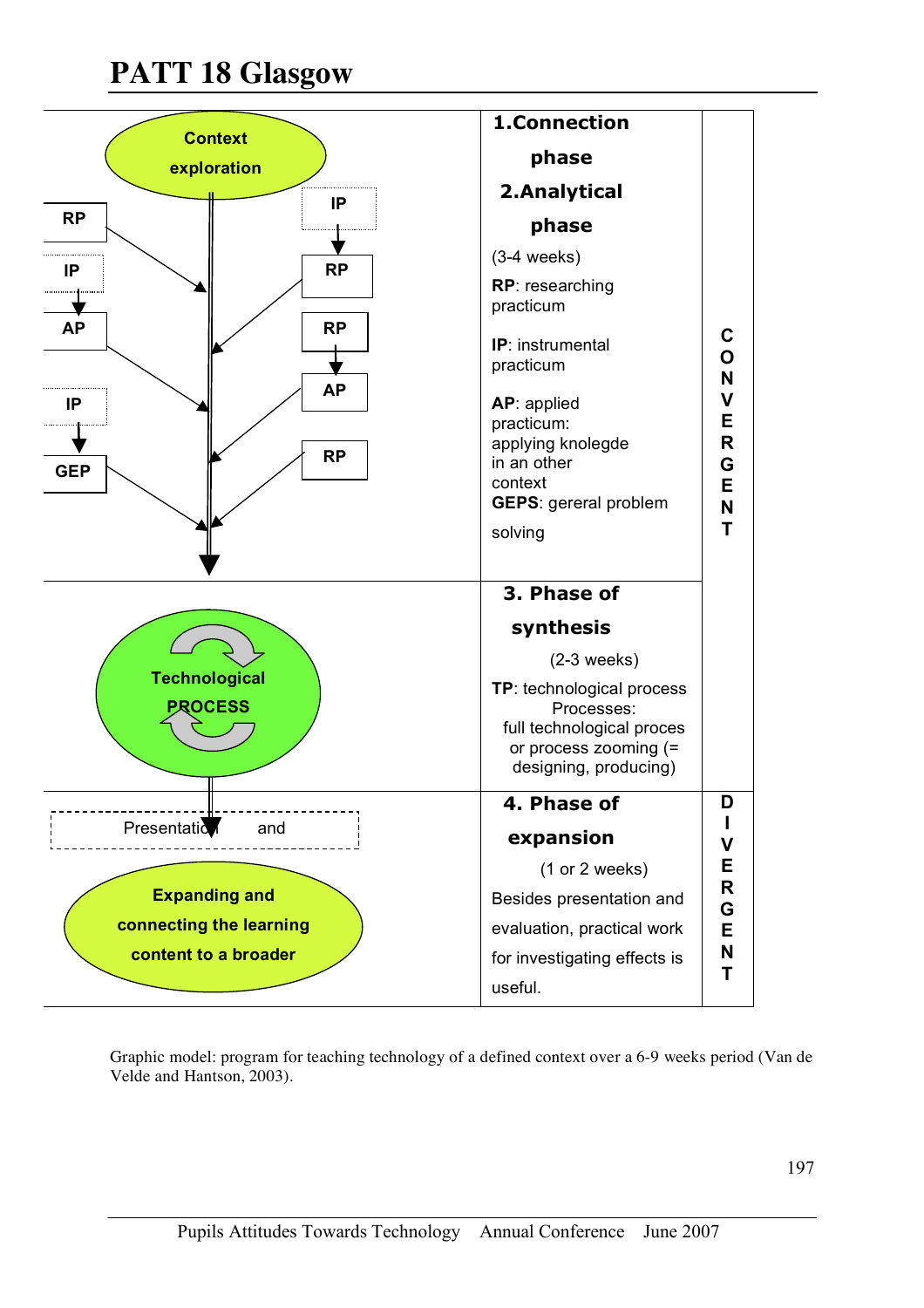#### **The use of general systems theory in TOLEON**

For the grades 7 to 9, simple concepts of gereral systems theory are an appealing alternative for traditional discipline-based analysis of systems (e.g. mechanic analysis, electronic analysis, hydraulic analysis, ….).



**Figure**: example of one of the general system-theory approaches used to analyse charasteristics of technical dynamic systems at home and relations between them in 'TOLEON-installations'. We used following concepts:

identity-cards<sup>2</sup> of (a group of) systems;

 $2$  Identity-cards for systems are epistemologically related to the work of  $18<sup>th</sup>$  century-encyclopedists trying to grasp e.g. the complexity in plants and animals: trying to bring structure in our complex and diverse designed world.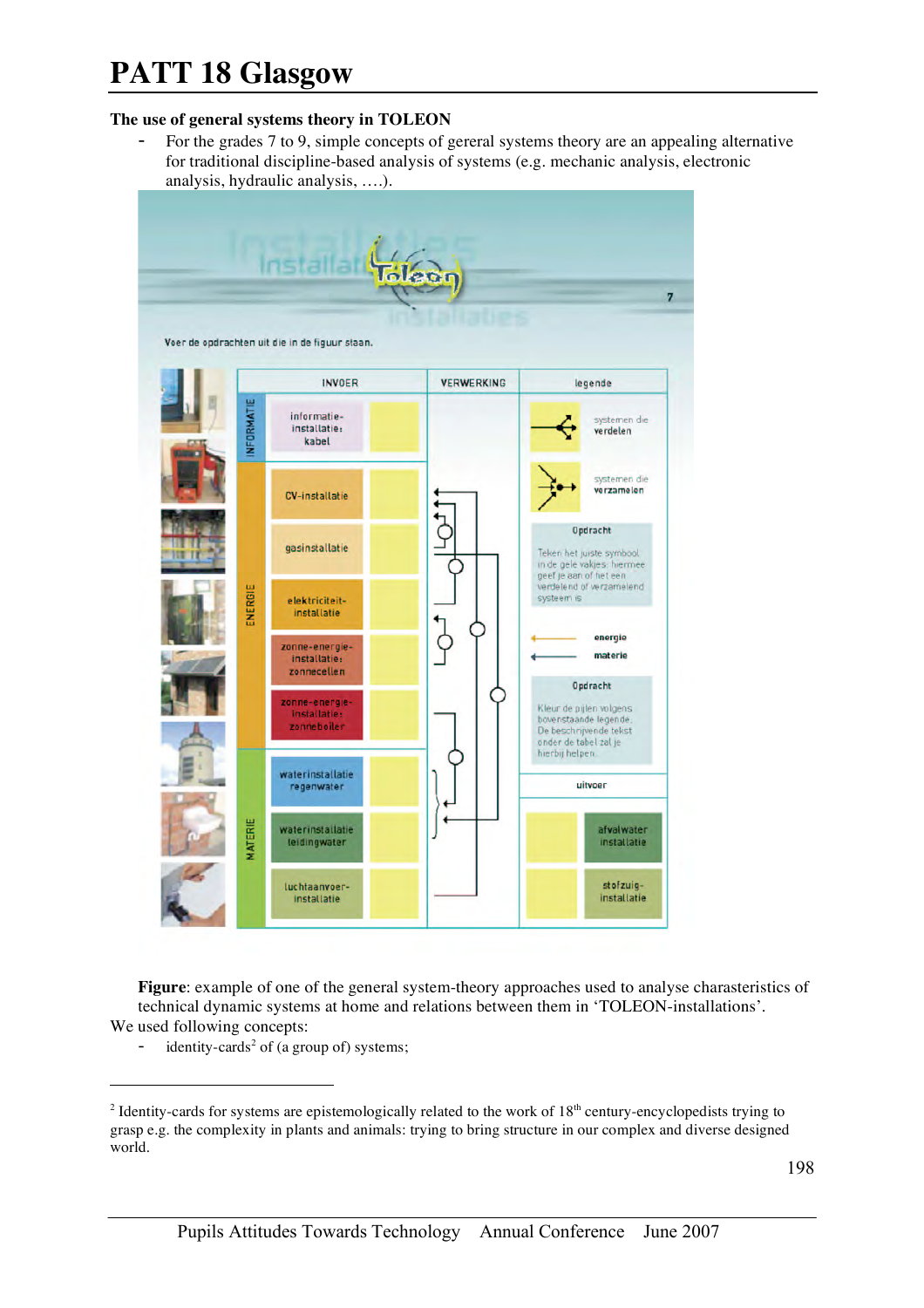- input-proces-memory-transport-output models of the information-, matter- and energyflow in technical systems;
- black boxes representing (sub-)systems;
- principles of control systems such as feedback;
- Intuitive understanding of the priciples of O- and 1-junctions and their influence on effort- and flow (as derived from Bund Graph theory).

### **Assessment strategy**

In textbooks, besides a product-assessment, there is attention for process-assessment ('continuous improvement-chart' as inspired by the industry).

Learners get 360° feedback on their contribution to the learning process. There is attention for selfassessment and peer-assessment in the assessment table (see figure).

The assessed roles were developed combining input from assessment research in education (Dochy, Schelfhout and Jansens, 2003) and project management (Wijnen, Renes and Storm, 2001).

As a result, pupils can get feedback on their assignment-contributions. Ass well, they get to know something about their talents (profile-score): are they inspirators, thinkers, entrepreneurs, supporters, operators of conservators?

Teachers can attach additional observable learning goals. In the Flemish region of Belgium, a team of employers, teachers and assement-specialists have developed a rubric-scale (Union of Christian employers, 2006) with observable basic attitudes relevant for professional- and school-life.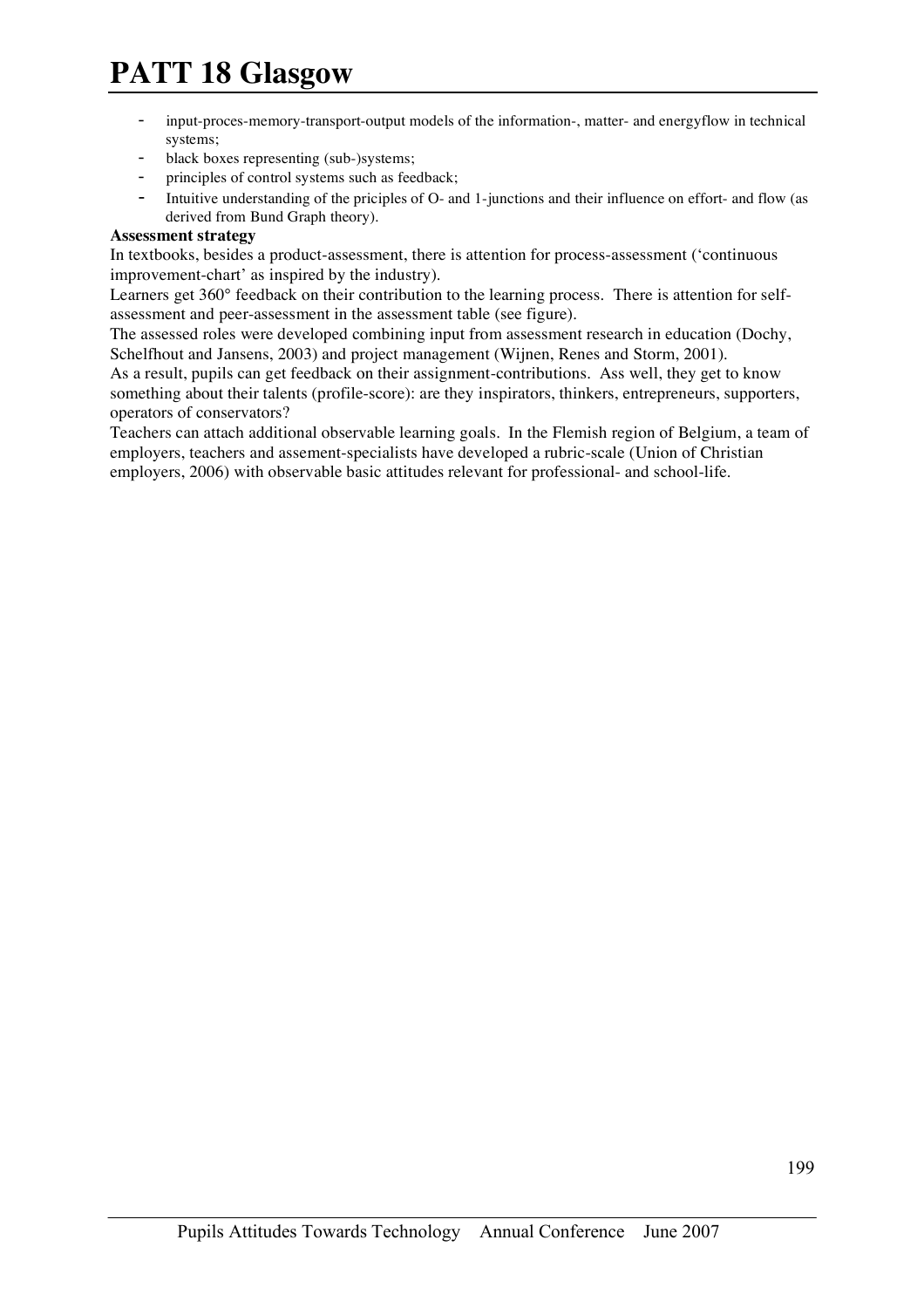#### **Assessment stategy**

|                                              | score                       | Give and receive appreciation scores. |                    |               |         | <b>Profile-score</b> |
|----------------------------------------------|-----------------------------|---------------------------------------|--------------------|---------------|---------|----------------------|
|                                              | 1                           | No contribution to beter team-results |                    |               |         |                      |
| pers:                                        | $\overline{\mathbf{2}}$     | Low effort                            |                    |               |         |                      |
|                                              |                             |                                       |                    |               |         |                      |
|                                              | Good effort<br>$\mathbf{3}$ |                                       |                    |               |         |                      |
| <b>Conclusion</b>                            | 4                           | Excellent contribution to team result |                    |               |         |                      |
|                                              |                             |                                       | Appreciaton-score: |               |         |                      |
| it-chart: learn to know your talents.        | Self assess-                | <b>Assessment</b>                     | <b>Assessment</b>  | Assessment of | Assessm |                      |
|                                              | ment                        | of team                               | of team            | team member 3 | ent by  |                      |
|                                              |                             | member 1                              | member 2           |               | teacher |                      |
|                                              |                             | .                                     | .                  |               |         |                      |
| ave good ideas and you think about future    |                             |                                       |                    |               |         |                      |
| ems. You are an inspirator.                  |                             |                                       |                    |               |         |                      |
| vork very orderly following excact           |                             |                                       |                    |               |         |                      |
| ctions. You are a conservator.               |                             |                                       |                    |               |         |                      |
| an explain a given situation very good, you  |                             |                                       |                    |               |         |                      |
| thinker.                                     |                             |                                       |                    |               |         |                      |
| ike the hands-on work, you are an            |                             |                                       |                    |               |         |                      |
| ator.                                        |                             |                                       |                    |               |         |                      |
| ake the lead and try to get things done, you |                             |                                       |                    |               |         |                      |
| n entrepreneur.                              |                             |                                       |                    |               |         |                      |
| ry to help where possible and you are        |                             |                                       |                    |               |         |                      |
| erned to keep everyone motivated. You are    |                             |                                       |                    |               |         |                      |
| porter.                                      |                             |                                       |                    |               |         |                      |
|                                              |                             |                                       |                    |               |         |                      |
|                                              |                             |                                       |                    |               |         |                      |
| rvable competencies, added by the            |                             |                                       |                    |               |         |                      |
| er.)                                         |                             |                                       |                    |               |         |                      |
| rvable competencies, added by the            |                             |                                       |                    |               |         |                      |
| er.)                                         |                             |                                       |                    |               |         |                      |
| score: the appreciation of your work         |                             |                                       |                    |               |         |                      |

This article illustrates the importance of teaching on the intersection technology-work-economy. It describes a concrete development of an education concept and its supporting educational technology for teaching entrepreneurial technology for grades 7 to 10. The project pays attention for gender aspects, situates the learning content in contexts, uses several approaches for simulation and authentic learning. For competence-based learning and the development of meta-cognition, a concept of sequencing heuristics was developed. Also a suitable assessment strategy was defined. We can conclude that educating on the intersection technology-work-economy is not contradictory with modern views on eduction. The project TOLEON shows us a clear link with technological literacy as defined in the USA-standards, far beyond the influence of vocational technology on gerenal technology education.